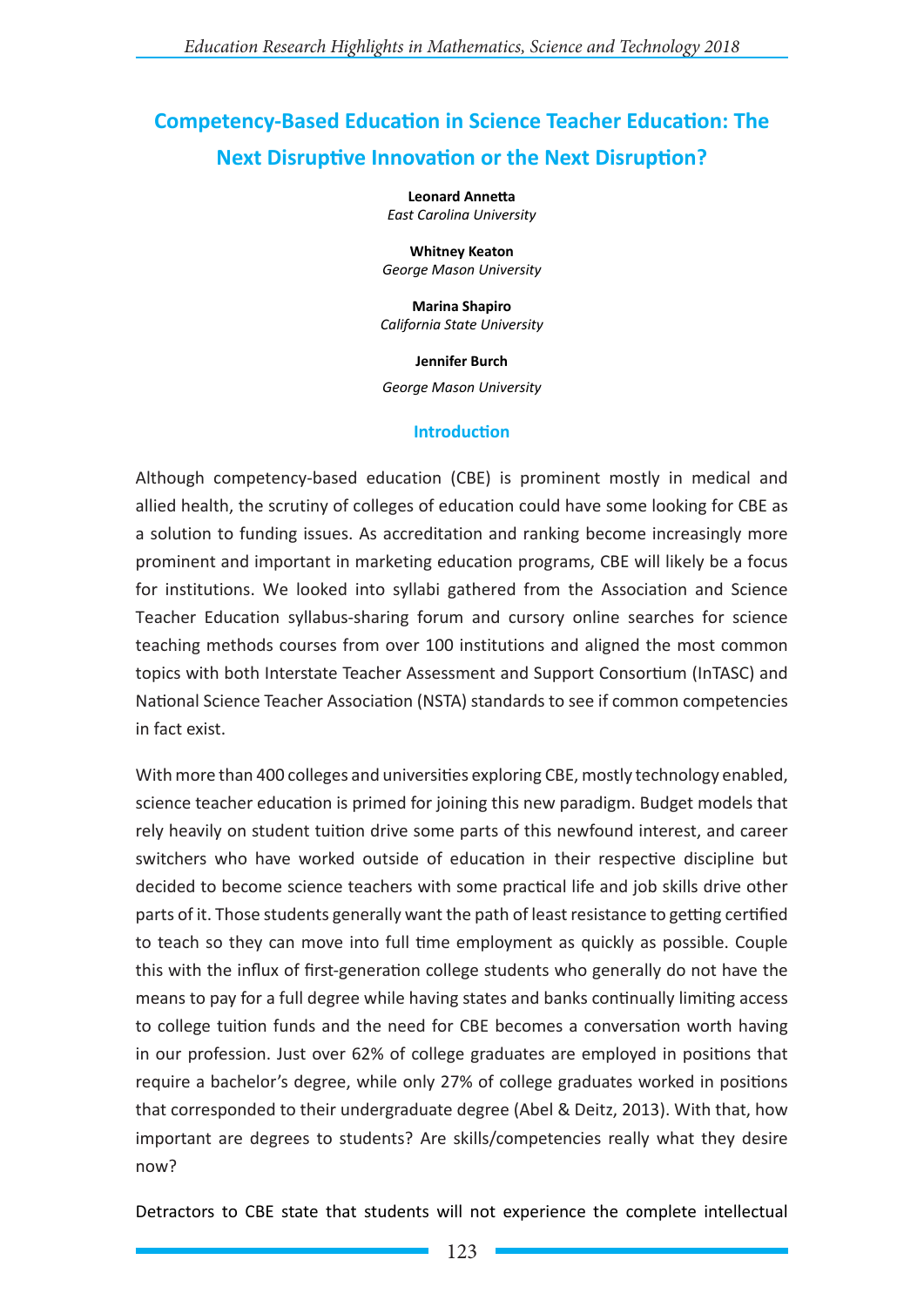development that a traditional student might get at a college/university (Neem, 2013). Moreover, those pushing against CBE would say that students in CBE programs don't get the faculty face time that traditional students get, which also detracts from the quality of the experience for both teacher and student. Others would argue that CBE is solely workforce driven and thus lowers the quality of education (Prince, 2015). Many science teacher education programs are, in a sense, workforce driven anyway as programs are designed to teach and provide experiential platforms to students on pedagogical skills and classroom scenarios that make them classroom ready after a few courses.

In 2013, the United States Department of Education loosened the student aid rules to account for CBE. The new rules suggest allowing institutions to acquire student aid funding by creating programs that directly measure learning, not time, and where students can matriculate at their own pace. The USDOE calls this direct assessment. With diversity in mind, both age and race, colleges of education need to have foresight into current trends of university student populations and the alarming statistics that follow. According to Georgetown University's Center on Education and the Workforce, 82 percent of new white enrollments have gone to the 468 most selective colleges, while 72 percent of new Hispanic enrollment and 68 percent of new African-American enrollment have gone to the two-year and four-year open-access schools since 1995. The completion rates at the latter institutions are substantially lower: 49 percent for open-access two- and four-year colleges versus 82 percent for the most selective fouryear colleges (Carnevale & Strohl, 2013). The National Center for Education Statistics projects that by 2020, 42 percent of all college students will be 25 years of age or older (Hussar & Bailey, 2012). Overall, not just in science education, only 11 percent of business leaders 'strongly agree' that students have the requisite skills for the workforce, whereas 96 percent of chief academic officers believe that their institutions are 'very effective' (56 percent) or 'somewhat effective' (40 percent) at preparing students for the work world (Jaschik, 2014).

While online learning has become more popular among both traditional and nontraditional students, we have reached the age of the *non-consumer* of high education. Nearly 71 percent of U.S. college-bound students do not participate in the residential college experience (Casselman, 2013). With the unanimous passing of the bipartisan Advancing Competency-Based Education Demonstration Project Act in 2014, the U.S. Department of Education announced that it was establishing experimental sites on college campuses for competency-based education (Ed Workforce, 2014).

The most prominent area in which competency-based instruction has been used is medical education. Competency-based Medical Education (CBME) requires instructors to assess students in a robust way that more accurately determines if they are prepared. The University of Toronto created a competency-based curriculum that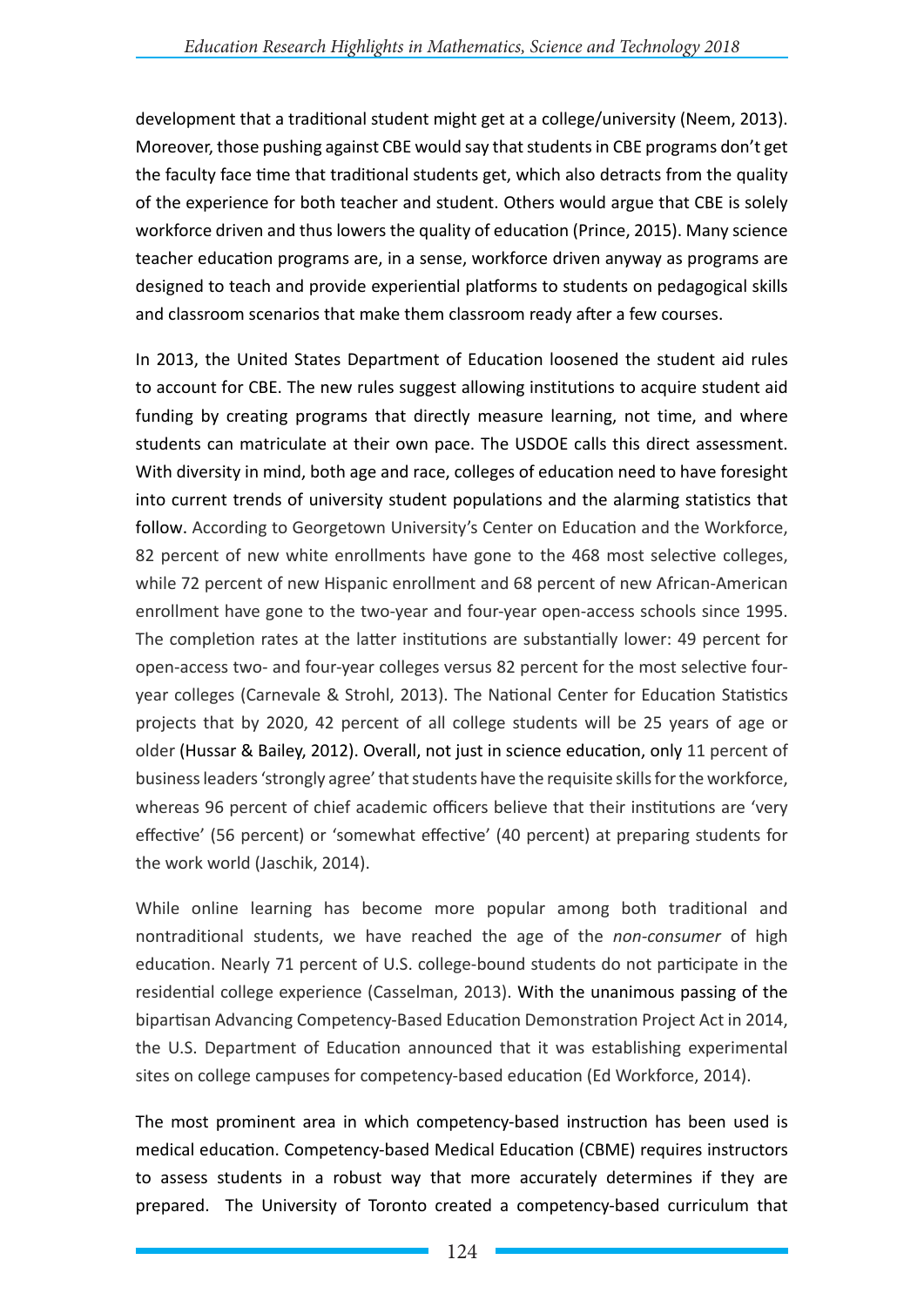provides challenge to medical residents by going beyond the core competencies. The developers of this program developed a curriculum that included forming a steering committee, faculty experts, and the accreditation framework. (Iglar et al., 2013). This model of CBME development could be applied to other medical schools and possibly other fields as well as this strategy grows and reaches more students.

Competency-based education has also become important to the field of nursing as the majority of employers expect that new nursing graduates are prepared to enter the field, perform various functions, and demonstrate that they have the required skills that are necessary for providing safe care to patients (Tilley, 2008). Unfortunately, there has been a concern by employers that new nursing graduates fail to demonstrate that they are competent in their abilities to perform basic clinical tasks or that there appears to be a disconnect between their education and work competencies (Tilley, 2008). Consequently, this leads to dissatisfied employers, discouraged new graduates, and disappointed patients (Anema & McCoy, 2010; Ruth-Sahd & Grab, 2012). A potential solution to this difficulty has been the implementation of competency-based education into the field of nursing education. Competency-based education has been used in the field of nursing in various ways. In the field of nursing, student performance evaluation has been conducted using the following scales:

- Schwirian's (1978) Six-Dimension Scale for Nurse Performance (6-D Scale)
- Nurse Competence Scale (NCS) (developed by Meretoja, Leino-Kilpi, and Kaira (2004)
- Self-Evaluated Core Competencies (SECC) Scale (Hsu & Hsieh, 2009)
- Competency Inventory of Nursing Students (CINS) (Hsu & Hsieh, 2013)

These quantitative instruments have shown to demonstrate strong validity and reliability for numerous studies (Klein & Fowles, 2009; Meretoja & Leino-Kilpi, 2001; Meretoja, Leino-Kilpi, & Kaira 2004).

One of the most important areas of competency-based education is developing milestones to describe the progression of competence. Iobst and Caverzagie (2013) discussed this process as called for by the Accreditation Council for Graduate Medical Education. They stated that "to be judged competent, the trainee must possess all the required abilities being assessed in a certain context at a defined stage of education or practice and must be able to apply those abilities appropriately in routine clinical practice." Defining competencies is the first step for any education program to create meaningful change in this area.

As with any growing area in education, there are some areas that CBE has challenges. One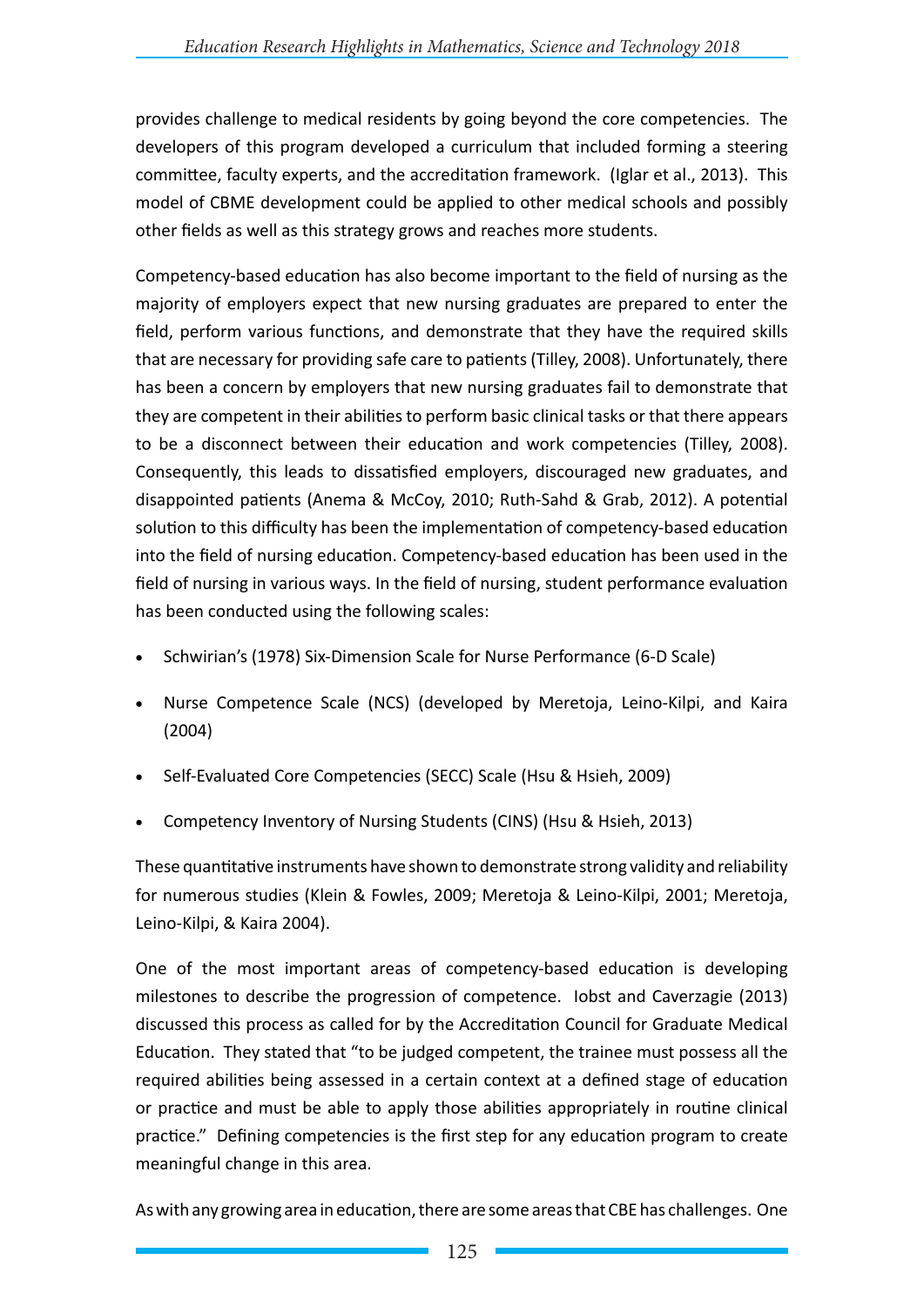of these is that faculty may not be sufficiently prepared to assess new competencies. In any area where teaching methods are changing, such as medical education, it is imperative that faculty are provided with development around CBME and how to properly assess students (Holmboe et al., 2011). In a program at the University of Toronto faculty are required to build individual and system-based knowledge about competency-based education and ways how they should assess their learners using a new model of teaching and learning (Iglar et al. 2013).

## **Evaluation of Teacher Preparation Programs**

According to Allen, Coble, and Crowe (2014), only one-third of teachers are being measured on their efficacy. The difficulties can be attributed to the lack of quality data in evaluating teacher preparation programs. Additionally, there is little agreement about the knowledge and skills that graduating teachers should possess and reveal through their work in the classroom. The issue that arises is the miniscule agreement on standards, competencies, and dispositions, which occurs at the abstract level that often times these skills are not able to be observed or measured via methods that present reliability and validity (Allen, Coble, & Crowe, 2014).

Council for the Accreditation for Educator Preparation (CAEP) and Pearson (Teacher Preparation Analytics (TPA) suggested that a report be devised that would review current available research and investigate available data from 15 states, as well as emphasize programs that showed to be successful at the national, state, and programmatic levels. CAEP and Pearson also requested a report that would display gaps in data collection and data systems with the goal of suggesting recommendations for improving data collection methods in order to obtain more valid and reliable data for evaluating teacher education programs.

However, the issue is that the CAEP and TPA presented an assessment measure for evaluating effectiveness of teacher programs themselves, rather than delving deeper into how current teacher preparation programs can be enhanced by incorporating various methods of instruction, such as competency-based instruction into their curriculum. In the Teacher Preparation Analytics report presented by Allen, Coble, and Crowe (2014), four key indicators are described that measure knowledge and skills of teachers after completing teacher preparation programs. The four indicators are as follows: teachers' academic content knowledge measured by college-level assessment, teacher's pedagogical content knowledge measured by national tests, teaching skills measured by national assessments, teacher's survey results where they rate the K-12 classroom teaching preparation program that they completed (Allen, Coble, & Crowe, 2014).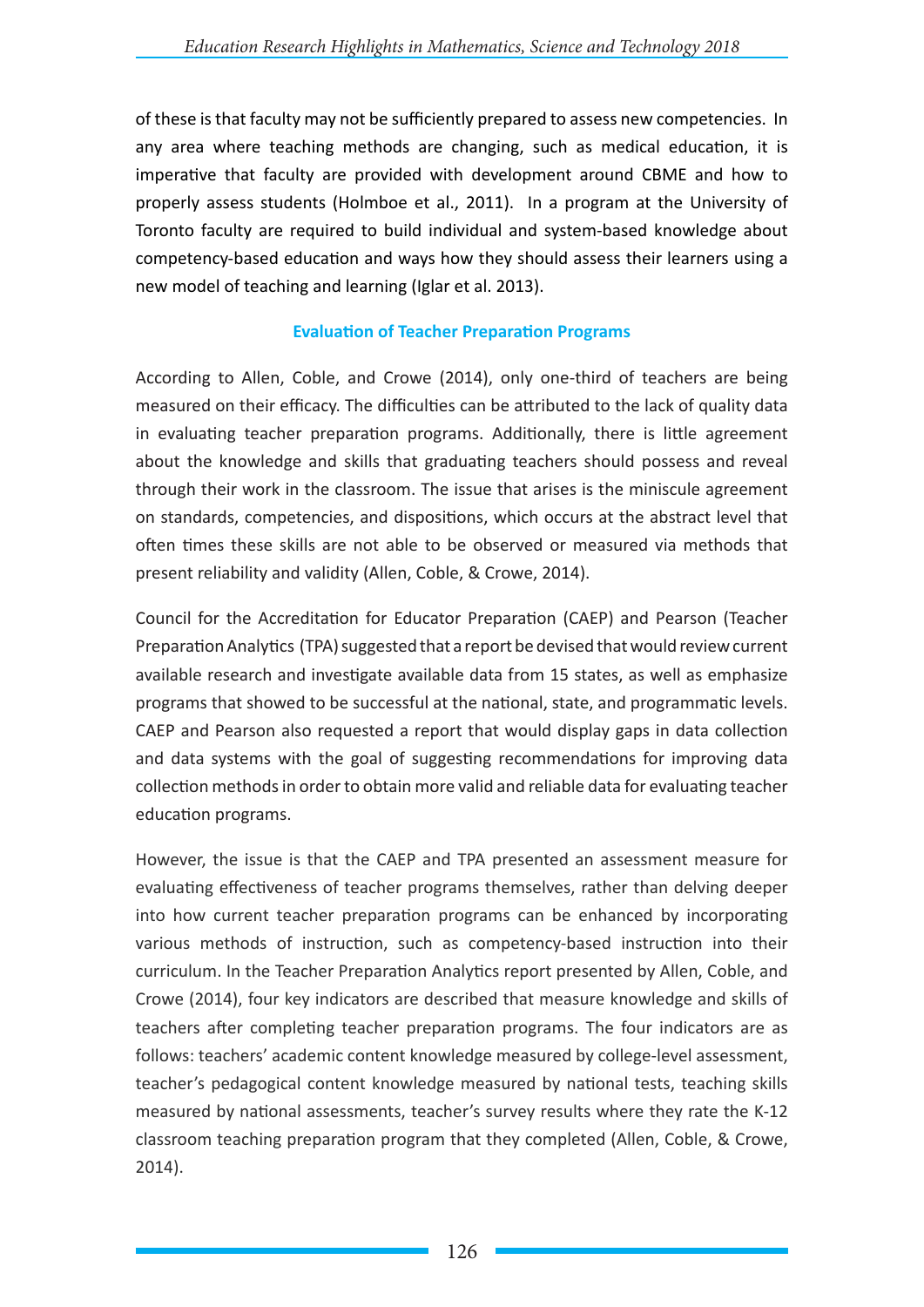## **Teacher Education CBE**

In science teacher education, we clearly have competencies; even if that is not what we call them. Common terms, such as personalized learning or adaptive learning environments have permeated throughout the science education literature. We should preface what follows with the importance of looking at CBE with a keen eye, but to not lose sight of the rigor of traditional teaching and learning. Competencies have a unique architecture as they break learning into discrete modules that are not inextricably tied to courses or topics. Time-based courses are the main currency in traditional higher education institutions, and in general, excising a week of learning from one class and inserting it into another course in an unrelated field is nearly impossible. In an online competency-based environment, however, all learning materials are tagged and mapped. Competencies are composed of series of learning objectives, and in many cases, students can draw on resources from various subject areas to achieve their learning objectives in order to master a competency. Because learning is not broken down by subject matter, an online competency-based education provider can easily combine and stack learning modules together in different ways for various students (Weise, 2014).

Cator, Schneider, and Vanderark (2014) argue that new times require new tools and new ways of thinking about teaching and learning. One vehicle for awarding competency is through badging. Cator, Schneider, and Vanderark suggest five distinct components to the badge earner process: 1. Issuer identifies and describes the competencies he/she desires. 2. Issuer established requirements for earning micro-credential/competency. 3. Earner produces and submits artifacts that demonstrates competency and meet the requirements defined by the issuer. 4. The submitted artifacts are assessed by experts or peers. 5. Credentials are awarded and shared.

Transitioning away from seat time, in favor of a structure that creates flexibility, allows students to progress as they demonstrate mastery of academic content; regardless of time, place, or pace of learning. CBE strategies could include online and blended learning, dual enrollment and early college high schools, project-based and communitybased learning, and/or credit recovery, among others. It is contended that this type of learning leads to better student engagement because the content is relevant to each student and tailored to his or her unique needs. It can also lead to better student outcomes because the pace of learning is customized to each student.

CBE supporters suggest these strategies enable students to master skills at their own pace, help to save both time and money, create multiple pathways to graduation, make better use of technology, support new staffing patterns that utilize teacher skills and interests differently, take advantage of learning opportunities outside of school hours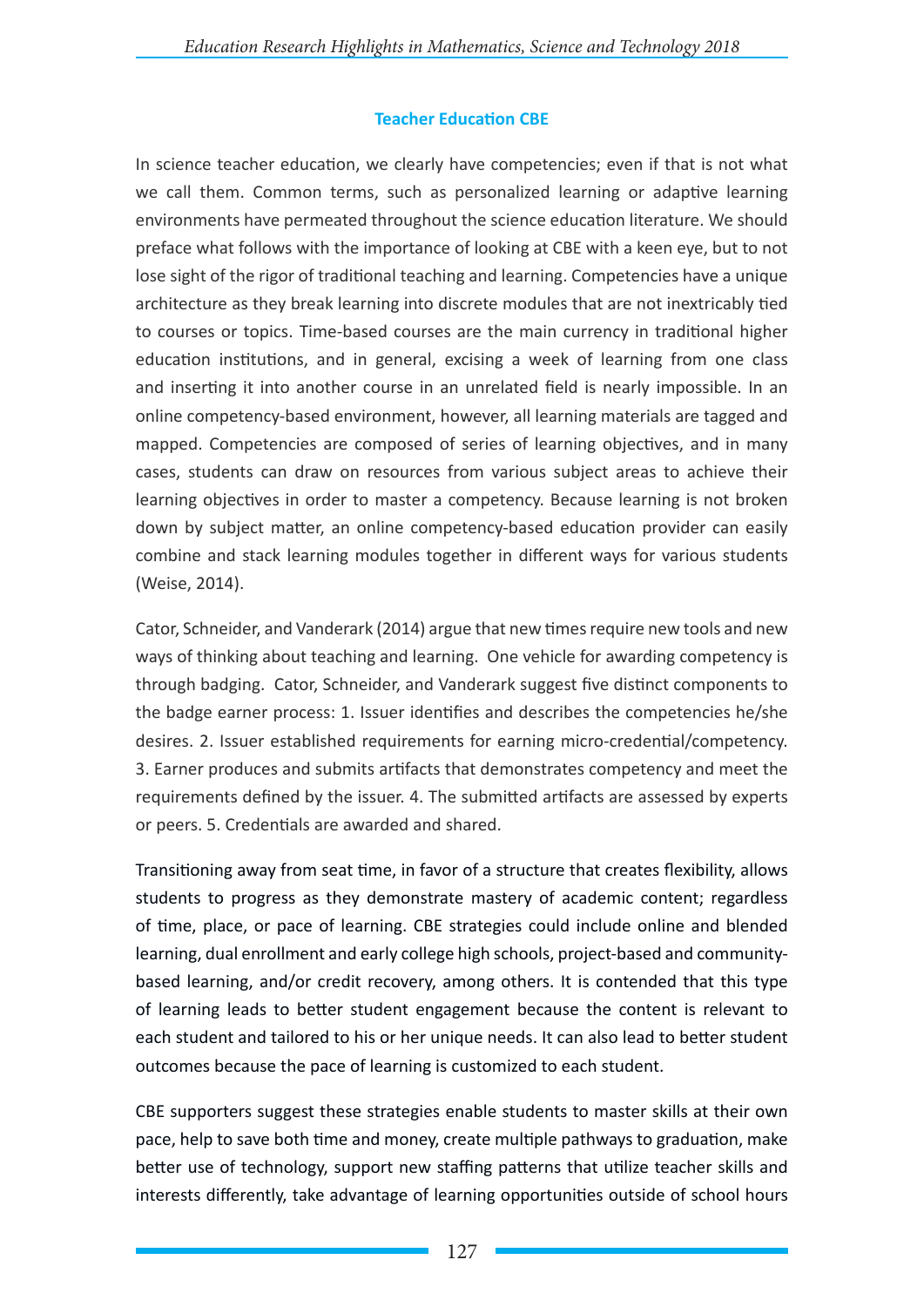and walls, and help identify opportunities to target interventions to meet the specific learning needs of students. Each of these presents an opportunity to achieve greater efficiency and increase productivity.

### **Artifact Collection**

The review of existing literature in the area of competency-based instruction led us to some questions for our own research:

- 1. What competencies are currently being evaluated in teacher education programs?
- 2. How do these competencies match up with the standards provided by InTASC and NSTA?
- 3. How could these areas of crossover be used to incorporate CBE into teacher education programs?

We set out to collect artifacts to answer these questions and concluded with consistency among science methods courses we looked into and were able to create a more involved study than we first thought possible. The methodology used to explore these questions was qualitative in nature and was a variation on a meta-analysis. Rather than looking at existing literature, we explored existing syllabi that are used in college and university science methods courses. To obtain these, we did an Internet search of science methods syllabi that were publicly available. We also went to the Association of Science Teacher Education (ASTE) syllabus sharing session during their conference in 2016. Through these two venues, we were able to find 178 syllabi. Of those 178, we then narrowed it down to 100, by making sure that we had a representation from large doctoral granting institutions, smaller regional universities, and some historically black colleges and universities. By doing this, we were able to make sure that our sample evenly represented all types of teacher education programs, but in reality, we could have used all 178 since we found that the majority had the same competencies. It is also important to illustrate that the syllabi chosen in this work were either the first methods course offered in a series or the only methods course offered in the science teacher preparation program. Of those syllabi that were the first in a series, we looked at the other syllabi available in the program and collapsed competencies to ensure the entire program was accounted for.

We went through the 100 syllabi and coded them for competencies that the courses mentioned the students should have after completing the science methods course. We were looking for commonalities in topics, readings, and content to see if our field is, in fact, already credentialing science teachers on common competencies. We then used our coding to come up with a condensed list of competencies taught in science education courses.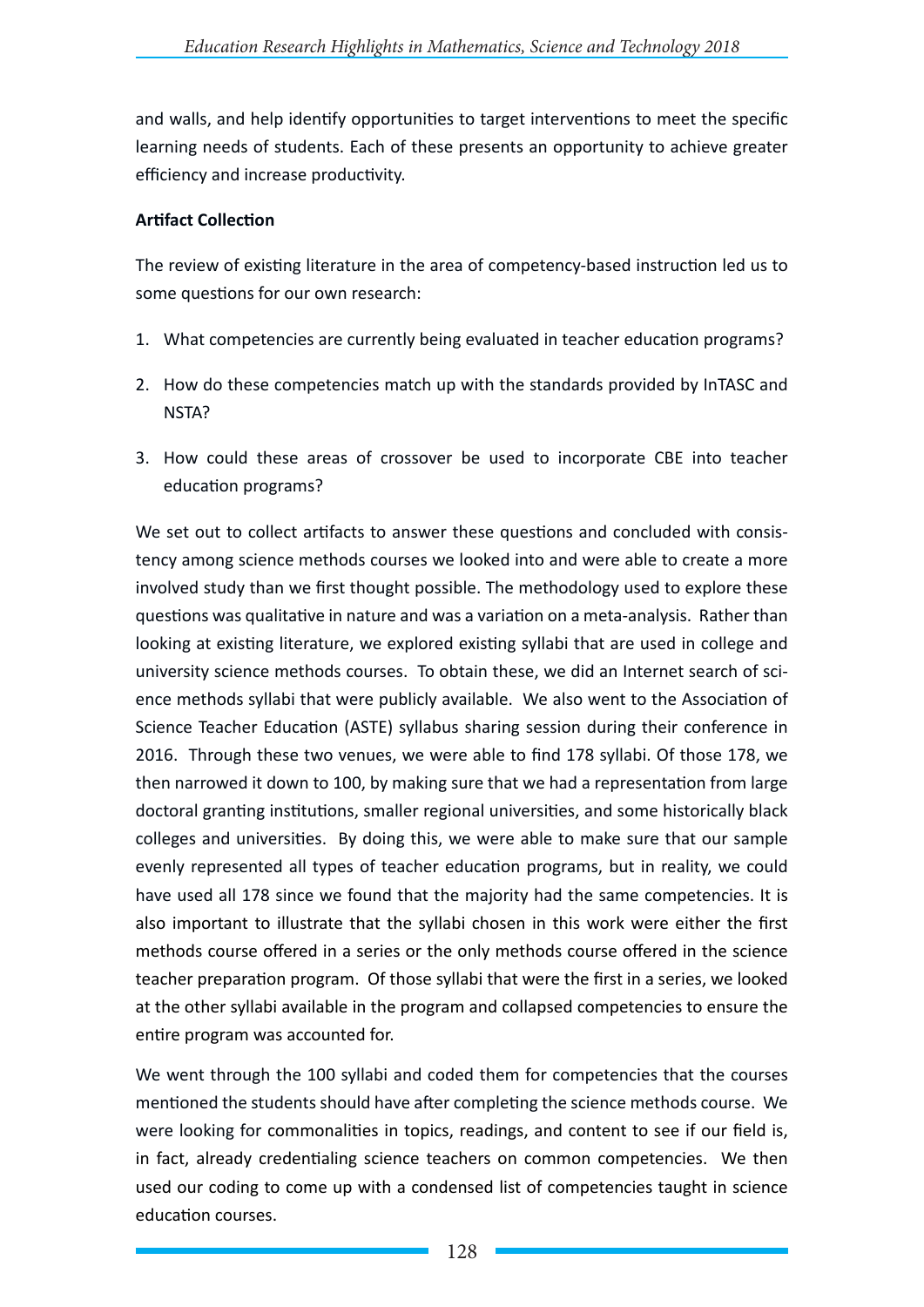## **What are the competencies?**

Through our exploration of the syllabi from teacher education courses at 100 different colleges and universities we found that the major topics each college or university covers during a science methods classes, elementary and secondary, are consistent in nine topics/ideas.

- **1. Assessment:** assessment is discussed in terms of teachers developing different types of and how to assess students appropriately as a general, special needs, ELL or gifted student.
- **2. Diverse Learners:** teaching to a variety of students in the classroom and being able to scaffold a lesson is being taught along with developing a lesson plan on implementation.
- **3. Nature of Science/Inquiry:** this topic includes concepts such as what is science, what science should be taught, what are problems faced with teaching science and what misconceptions do students have about science concepts before new information is taught.
- **4. Higher Thinking and Questioning of students:** The benefit and purpose to questioning students and developing an environment where students can feel comfortable to ask questions. This topic also includes students questioning each other in order to collaborate and work together for information and solutions.
- **5. Lesson Plan Development/Inquiry/5E:** Teachers are asked to develop a science lesson that often involves inquiry and a hands-on activity. The 5E lesson plan model is widely accepted for professional lesson planning. Teachers are typically asked to submit several lesson plans throughout the methods courses. The lesson plans are geared towards scaffolding for all students, disabilities to gifted, and the lessons should encourage life-long learning
- **6. Science and Literacy/Other Disciplines:** During lesson planning, incorporating other subjects is important to methods courses. The main focus for elementary science methods classes is literacy; however, many courses simply ask for a lesson to incorporate one other discipline
- **7. Safe Science Classrooms:** Creating safety audits of classroom apparatuses (i.e., eye wash, fire extinguisher, signage, etc.) and identifying student safety issues.
- **8. Classroom Management:** Creating classroom seating arrangements, teacher-student proximity, and discipline procedures.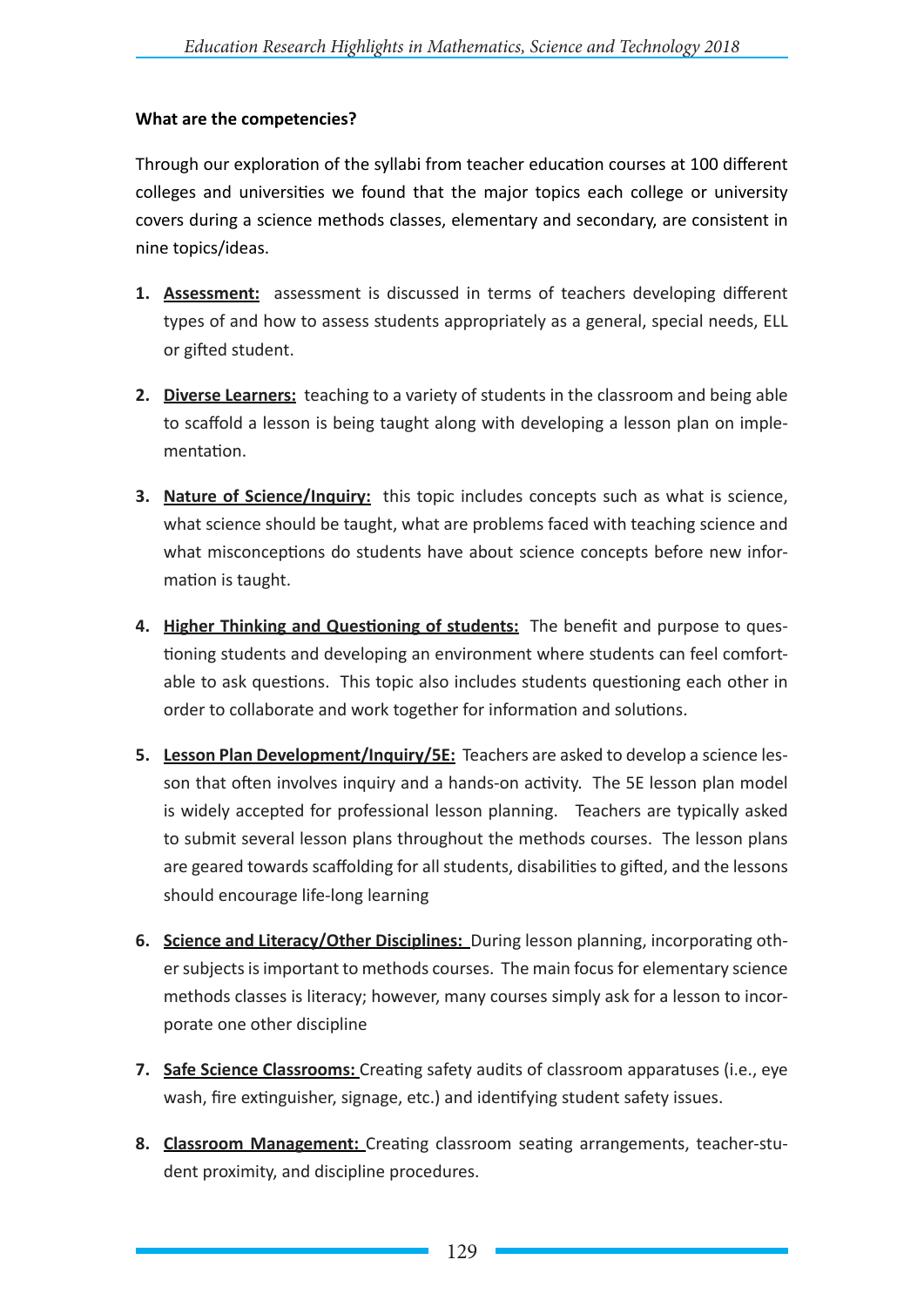**9. Understanding the Standards:** This seems to be individualized by state. There was not much evidence that NSES or NGSS were topics in this category.

## **What the standards say**

If we map the common competencies mentioned previously to both the InTASC and NSTA preservice science teacher SPA standards, we begin to see gaps in our current science teaching method courses. With accrediting agencies and SPAs increasing pressures for national recognition, colleges and schools of education are wrought with faculty time away from what they were trained to do. Why did those nine competencies fall out of the 100 syllabi we examined if they don't align with accreditation standards?

## **InTASC**

Taking into account the latest Interstate Teacher Assessment and Support Consortium (InTASC) standards movement toward learning progressions, we begin to see a flow of competencies deemed important for new teachers. The InTASC standards are:

**Standard #1**: *Learner Development*-The teacher understands how learners grow and develop, recognizing that patterns of learning and development vary individually within and across the cognitive, linguistic, social, emotional, and physical areas, and designs and implements developmentally appropriate and challenging learning experiences.

**Standard #2**: *Learning Differences*- The teacher uses understanding of individual differences and diverse cultures and communities to ensure inclusive learning environments that enable each learner to meet high standards.

**Standard #3**: *Learning Environments-* The teacher works with others to create environments that support individual and collaborative learning, and that encourage positive social interaction, active engagement in learning, and self-motivation.

**Standard #4**: *Content Knowledge-* The teacher understands the central concepts, tools of inquiry, and structures of the discipline(s) he or she teaches and creates learning experiences that make these aspects of the discipline accessible and meaningful for learners to assure mastery of the content.

**Standard #5**: *Application of Content-* The teacher understands how to connect concepts and use differing perspectives to engage learners in critical thinking, creativity, and collaborative problem solving related to authentic local and global issues.

**Standard #6**: *Assessment-* The teacher understands and uses multiple methods of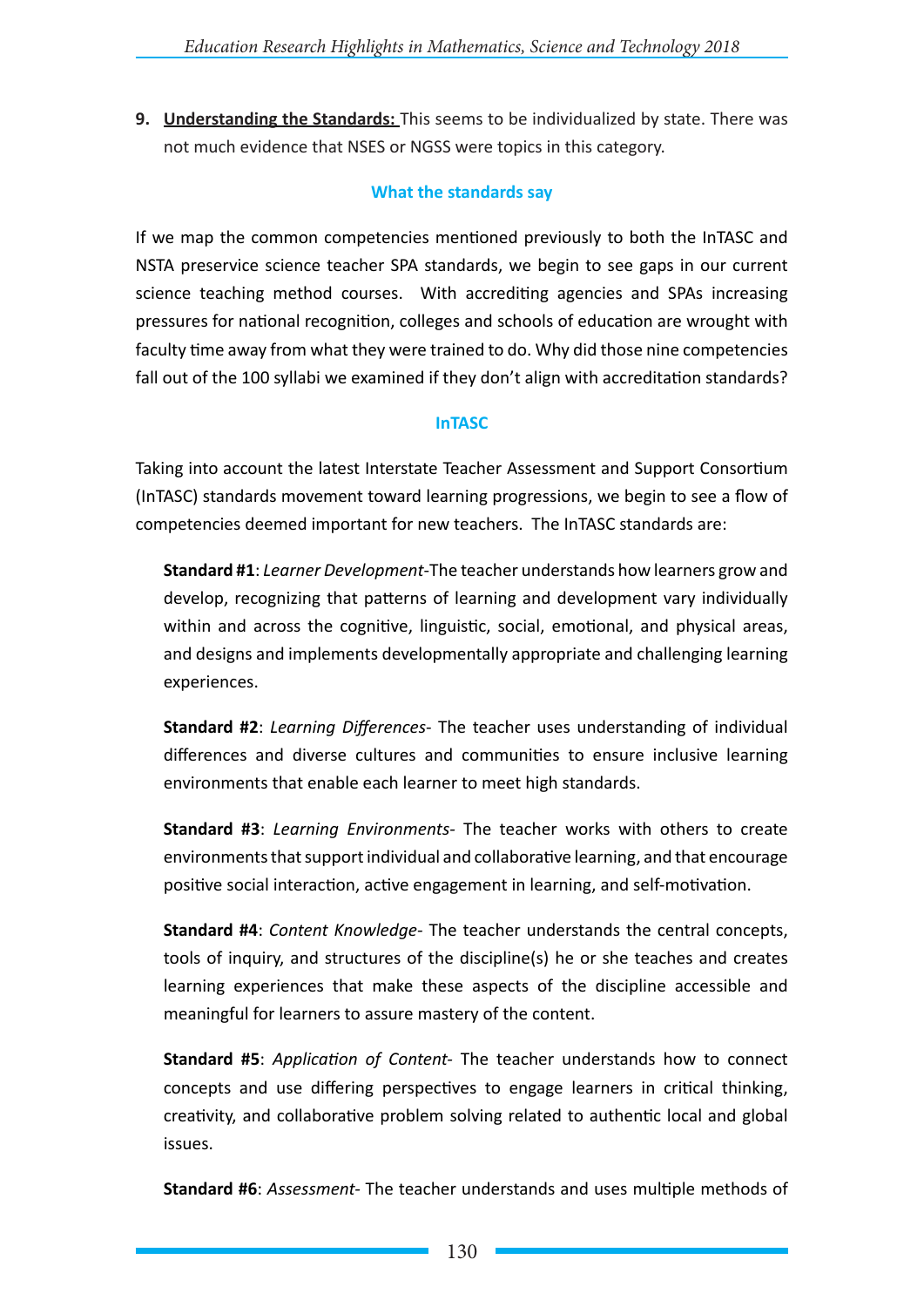assessment to engage learners in their own growth, to monitor learner progress, and to guide the teacher's and learner's decision making.

**Standard #7**: *Planning for Instruction*- The teacher plans instruction that supports every student in meeting rigorous learning goals by drawing upon knowledge of content areas, curriculum, cross-disciplinary skills, and pedagogy, as well as knowledge of learners and the community context.

**Standard #8**: *Instructional Strategies*- The teacher understands and uses a variety of instructional strategies to encourage learners to develop deep understanding of content areas and their connections, and to build skills to apply knowledge in meaningful ways.

**Standard #9**: *Professional Learning and Ethical Practice*- The teacher engages in ongoing professional learning and uses evidence to continually evaluate his/her practice, particularly the effects of his/her choices and actions on others (learners, families, other professionals, and the community), and adapts practice to meet the needs of each learner.

**Standard #10**: *Leadership and Collaboration*- The teacher seeks appropriate leadership roles and opportunities to take responsibility for student learning, to collaborate with learners, families, colleagues, other school professionals, and community members to ensure learner growth, and to advance the profession.

### **NSTA Preservice teacher SPA standards**

Table 1 illustrates the map of the InTASC standards with the following National Science Teacher Association (NSTA) preservice teacher SPA Standards. We had the authors all prepare this alignment and then compared results while coming to agreement on where the competencies align to both InTASC and NSTA standards. For your references, the newest standards are:

**Standard 1**. *Content*. Teachers of science understand and can articulate the knowledge and practices of contemporary science. They can interrelate and interpret important concepts, ideas, and applications in their fields of licensure; and can conduct scientific investigations. To show that they are prepared in content, teachers of science must demonstrate that they:

(a) Understand and can successfully convey to students the major concepts, principles, theories, laws, and interrelationships of their fields of licensure and supporting fields as recommended by the National Science Teachers Association;

b) Understand and can successfully convey to students the unifying concepts of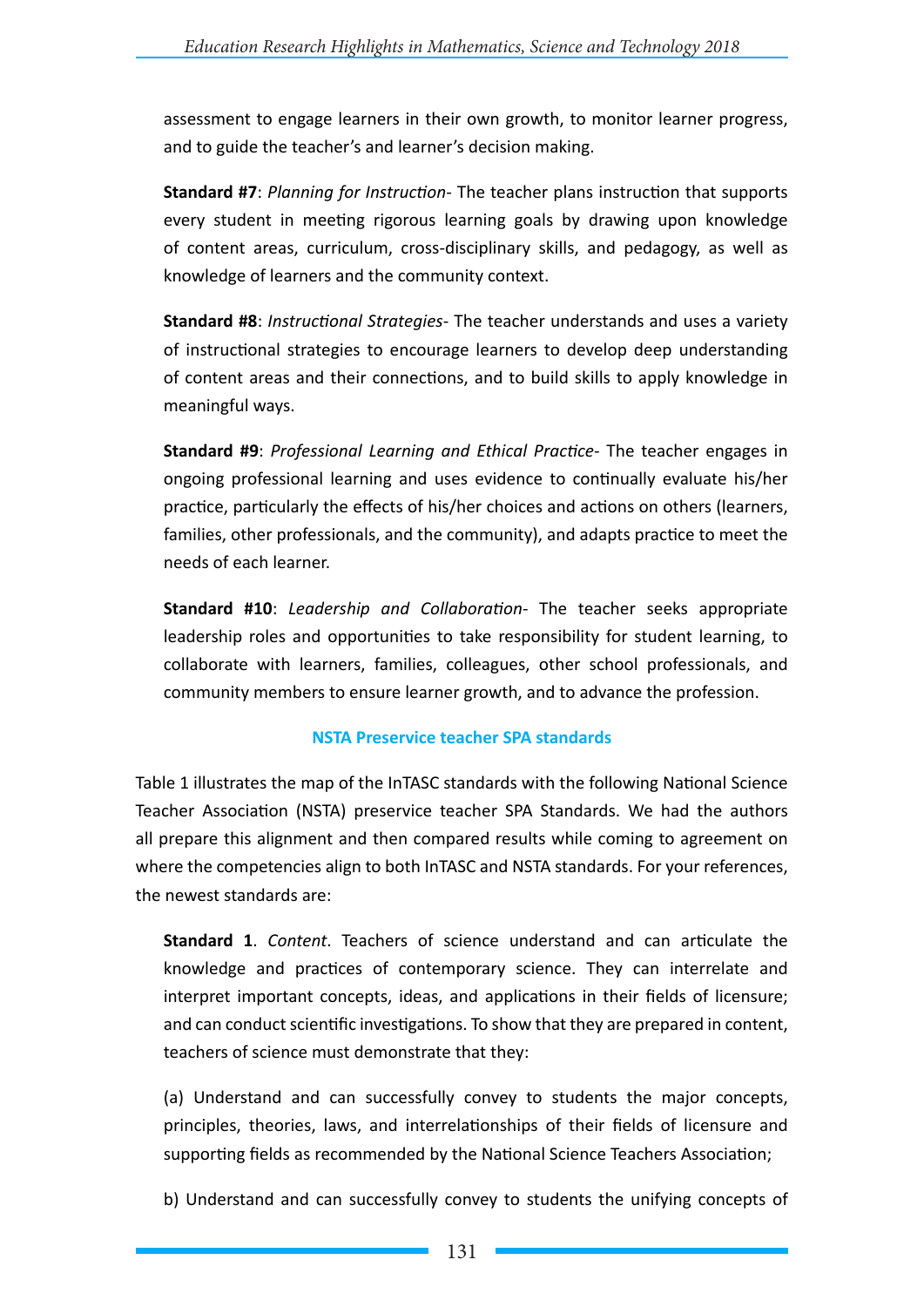science delineated by the National Science Education Standards;

(c) Understand and can successfully convey to students important personal and technological applications of science in their fields of licensure;

(d) Understand research and can successfully design, conduct, report and evaluate investigations in science;

(e) Understand and can successfully use mathematics to process and report data, and solve problems, in their field(s) of licensure.

**Standard 2**. *Nature of Science*. Teachers of science engage students effectively in studies of the history, philosophy, and practice of science. They enable students to distinguish science from

nonscience, understand the evolution and practice of science as a human endeavor, and critically analyze assertions made in the name of science. To show they are prepared to teach the nature of science, teachers of science must demonstrate that they:

(a) Understand the historical and cultural development of science and the evolution of knowledge in their discipline;

(b) Understand the philosophical tenets, assumptions, goals, and values that distinguish science from technology and from other ways of knowing the world;

(c) Engage students successfully in studies of the nature of science including, when possible, the critical analysis of false or doubtful assertions made in the name of science.

**Standard 3**. *Inquiry*. Teachers of science engage students both in studies of various methods of scientific inquiry and in active learning through scientific inquiry. They encourage students, individually and collaboratively, to observe, ask questions, design inquiries, and collect and interpret data in order to develop concepts and relationships from empirical experiences. To show that they are prepared to teach through inquiry, teachers of science must demonstrate that they:

(a) Understand the processes, tenets, and assumptions of multiple methods of inquiry leading to scientific knowledge;

(b) Engage students successfully in developmentally appropriate inquiries that require them to develop concepts and relationships from their observations, data, and inferences in a scientific manner.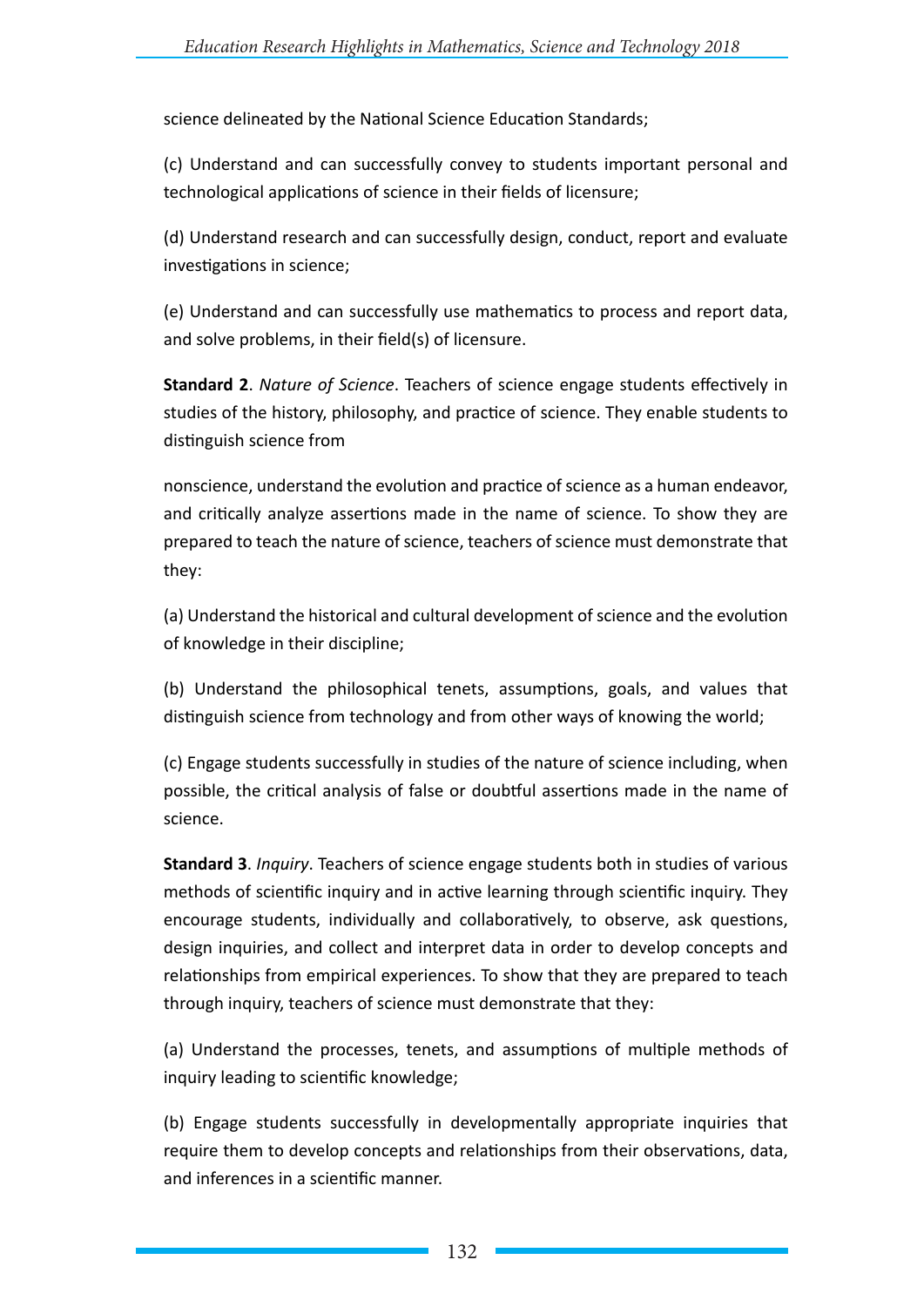**Standard 4**. *Issues*. Teachers of science recognize that informed citizens must be prepared to make decisions and take action on contemporary science- and technology-related issues of interest to the general society. They require students to conduct inquiries into the factual basis of such issues and to assess possible actions and outcomes based upon their goals and values. To show that they are prepared to engage students in studies of issues related to science, teachers of science must demonstrate that they:

(a) Understand socially important issues related to science and technology in their field of licensure, as well as processes used to analyze and make decisions on such issues;

(b) Engage students successfully in the analysis of problems, including considerations of risks, costs, and benefits of alternative solutions; relating these to the knowledge, goals and values of the students.

**Standard 5**. *General Skills of Teaching*. Teachers of science create a community of diverse learners who construct meaning from their science experiences and possess a disposition for further exploration and learning. They use, and can justify, a variety of classroom arrangements, groupings, actions, strategies, and methodologies. To show that they are prepared to create a community of diverse learners, teachers of science must demonstrate that they:

(a) Vary their teaching actions, strategies, and methods to promote the development of multiple student skills and levels of understanding;

(b) Successfully promote the learning of science by students with different abilities, needs, interests, and backgrounds;

(c) Successfully organize and engage students in collaborative learning using different student group learning strategies;

(d) Successfully use technological tools, including but not limited to computer technology, to access resources, collect and process data, and facilitate the learning of science;

(e) Understand and build effectively upon the prior beliefs, knowledge, experiences, and interests of students;

(f) Create and maintain a psychologically and socially safe and supportive learning environment.

**Standard 6**. *Curriculum*. Teachers of science plan and implement an active, coherent,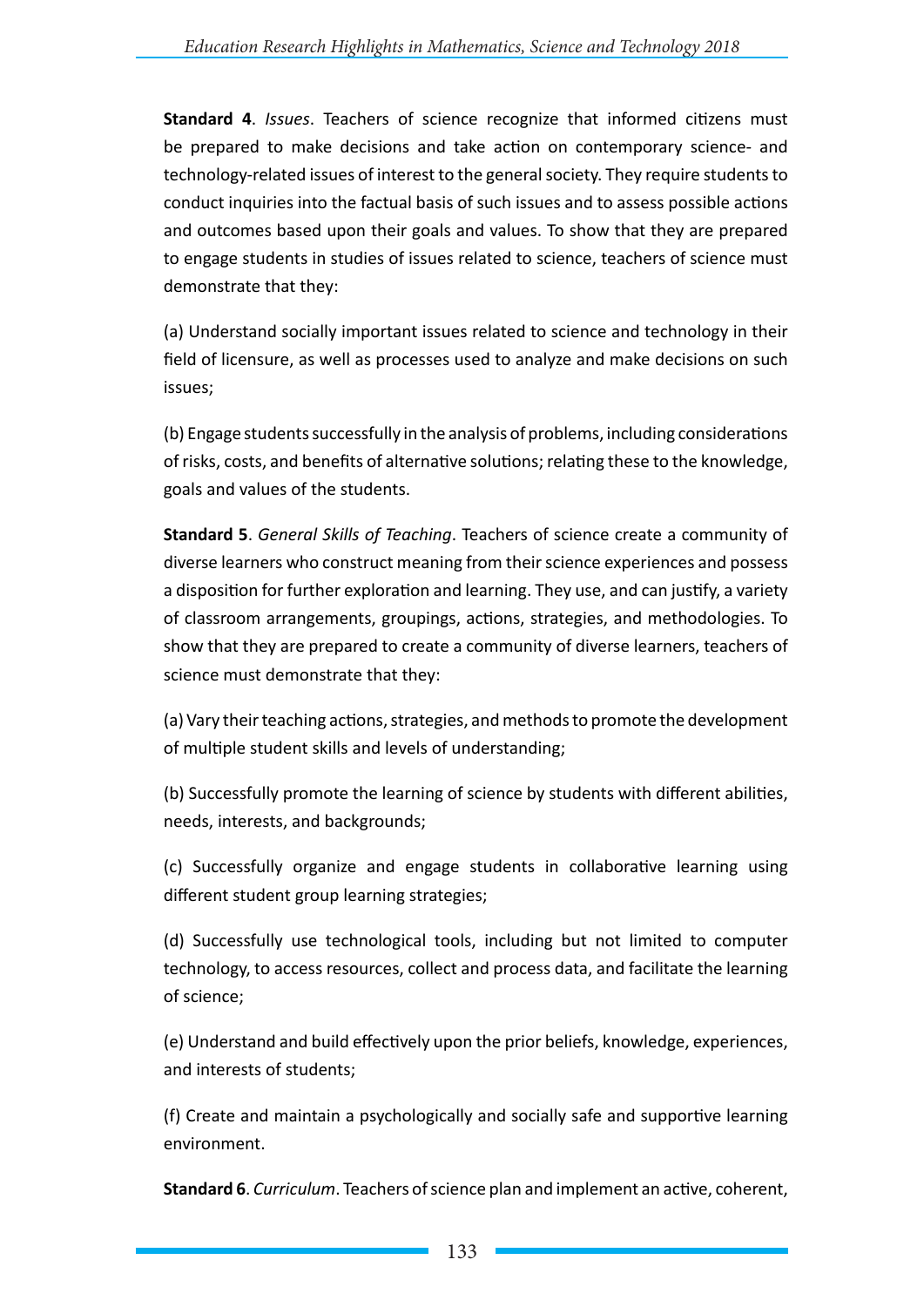and effective curriculum that is consistent with the goals and recommendations of the National Science Education Standards. They begin with the end in mind and effectively incorporate contemporary practices and resources into their planning and teaching. To show that they are prepared to plan and implement an effective science curriculum, teachers of science must demonstrate that they:

(a) Understand the curricular recommendations of the National Science Education Standards, and can identify, access, and/or create resources and activities for science education that are consistent with the standards;

(b) Plan and implement internally consistent units of study that address the diverse goals of the National Science Education Standards and the needs and abilities of students.

**Standard 7**. *Science in the Community*. Teachers of science relate their discipline to their local and regional communities, involving stakeholders and using the individual, institutional, and natural resources of the community in their teaching. They actively engage students in science related studies or activities related to locally important issues. To show that they are prepared to relate science to the community, teachers of science must demonstrate that they:

(a) Identify ways to relate science to the community, involve stakeholders, and use community resources to promote the learning of science;

(b) Involve students successfully in activities that relate science to resources and stakeholders in the community or to the resolution of issues important to the community.

**Standard 8**. *Assessment*. Teachers of science construct and use effective assessment strategies to determine the backgrounds and achievements of learners and facilitate their intellectual, social, and personal development. They assess students fairly and equitably, and require that students engage in ongoing self-assessment. To show that they are prepared to use assessment effectively, teachers of science must demonstrate that they:

(a) Use multiple assessment tools and strategies to achieve important goals for instruction that are aligned with methods of instruction and the needs of students;

(b) Use the results of multiple assessments to guide and modify instruction, the classroom environment, or the assessment process;

(c) Use the results of assessments as vehicles for students to analyze their own learning, engaging students in reflective self-analysis of their own work.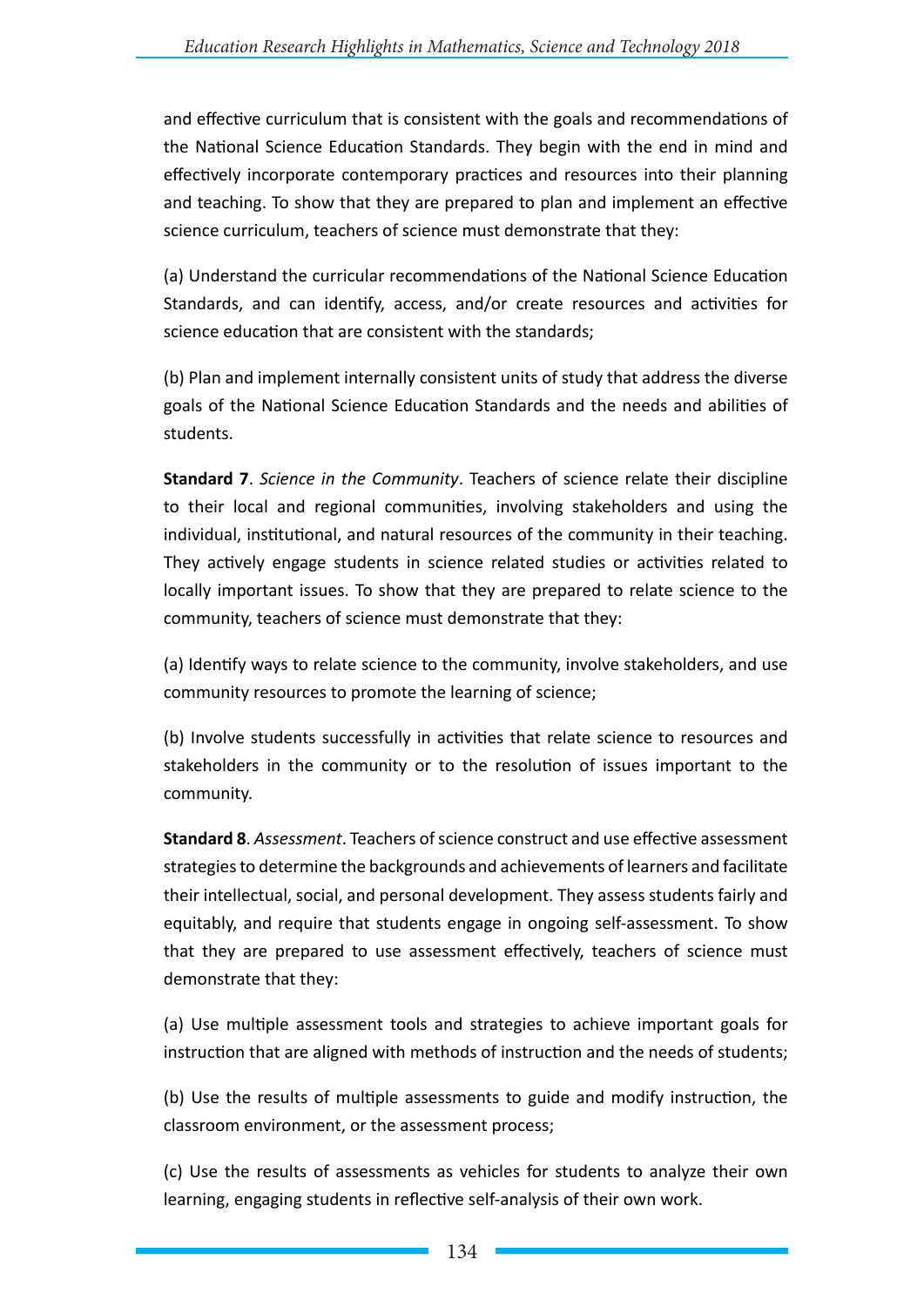**Standard 9**. *Safety and Welfare*. Teachers of science organize safe and effective learning environments that promote the success of students and the welfare of all living things. They require and promote knowledge and respect for safety, and oversee the welfare of all living things used in the classroom or found in the field. To show that they are prepared, teachers of science must demonstrate that they:

(a) Understand the legal and ethical responsibilities of science teachers for the welfare of their students, the proper treatment of animals, and the maintenance and disposal of materials.

(b) Know and practice safe and proper techniques for the preparation, storage, dispensing, supervision, and disposal of all materials used in science instruction;

(c) Know and follow emergency procedures, maintain safety equipment, and ensure safety procedures appropriate for the activities and the abilities of students;

(d) Treat all living organisms used in the classroom or found in the field in a safe, humane, and ethical manner and respect legal restrictions on their collection, keeping, and use.

**Standard 10**. *Professional Growth*. Teachers of science strive continuously to grow and change, personally and professionally, to meet the diverse needs of their students, school, community, and profession. They have a desire and disposition for growth and betterment. To show their disposition for growth, teachers of science must demonstrate that they:

(a) Engage actively and continuously in opportunities for professional learning and leadership that reach beyond minimum job requirements;

(b) Reflect constantly upon their teaching and identify ways and means through which they may grow professionally;

(c) Use information from students, supervisors, colleagues and others to improve their teaching and facilitate their professional growth;

(d) Interact effectively with colleagues, parents, and students; mentor new colleagues; and foster positive relationships with the community.

This map is subjective in nature and the nine competencies that fell out of our syllabi evaluation suggest there is not a clear alignment in standards to what the vast majority of the field is teaching in science teacher methods courses. It is interesting to note that an alignment with content knowledge did not show up in our syllabi, it might be because individual content areas at universities have their own standards and competencies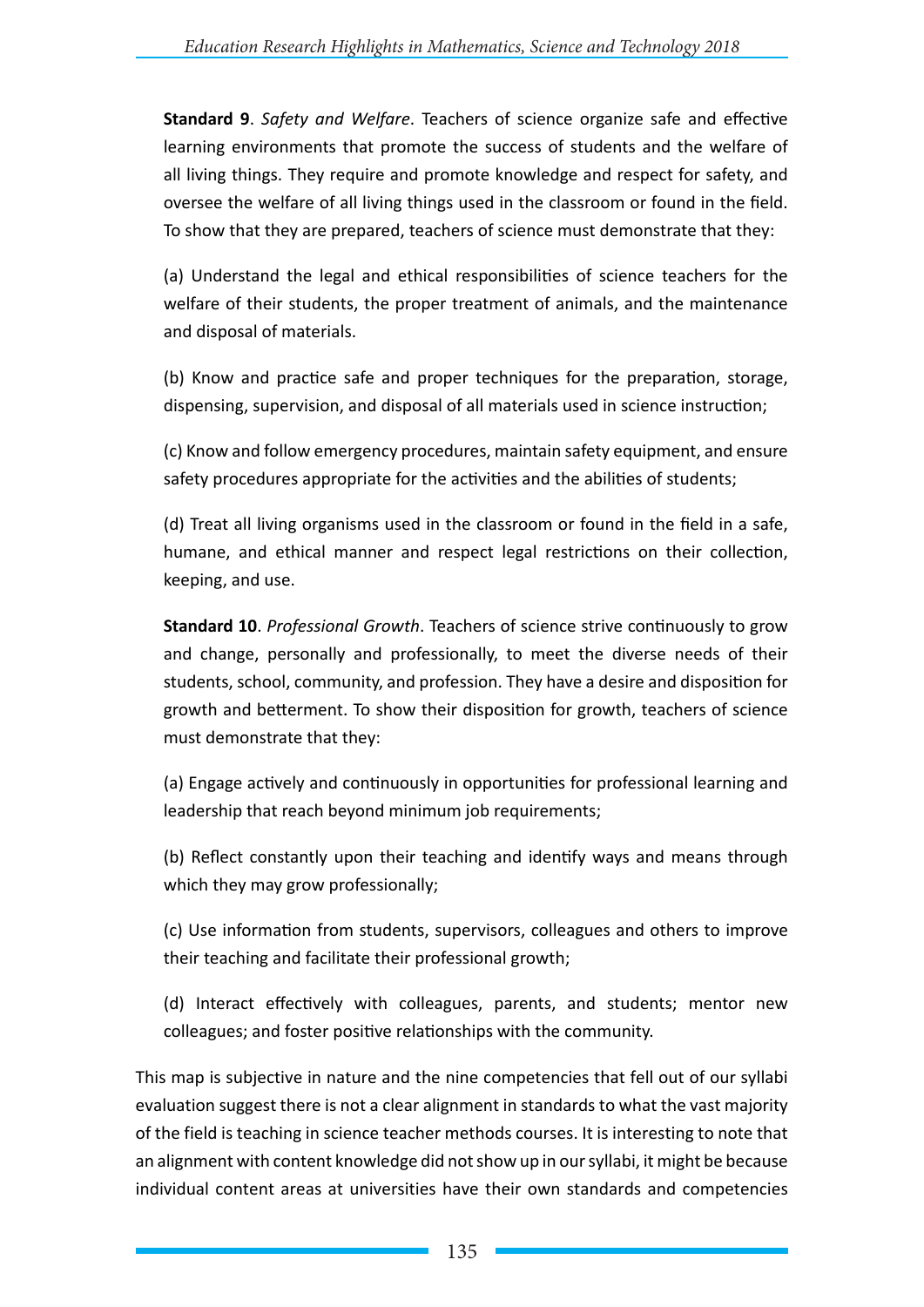that students have to meet usually before even entering a teacher prep program. Many science teacher education programs assume content knowledge before admission to their program. This was not always the case as we did find some syllabi that provided content-based courses in a pedagogical content knowledge setting but overall, it was not a common enough theme to fall out in our review.

| <b>InTASC Principles</b>                                      | <b>NSTA Preservice SPA</b>                                                                        | Common Syllabi compe-<br>tencies                           |
|---------------------------------------------------------------|---------------------------------------------------------------------------------------------------|------------------------------------------------------------|
| Standard 1 (Learner<br>development)                           | Standard 5 (General Skills of Teaching), 10<br>(Professional Growth)                              | Diverse learners                                           |
| Standard 2 (Learning<br>differences)                          | Standard 5 (General Skills of Teaching), 6<br>(Curriculum)                                        | Diverse learners                                           |
| Standard 3 (Learning<br>environments)                         | Standard 10 (Professional Growth)                                                                 | Science & Literacy                                         |
| Standard 4 (Content<br>knowledge)                             | Standard 1 (Content)                                                                              |                                                            |
| Standard 5 (Application of<br>content)                        | Standard 2 (NOS), Standard 4 (Issues),<br>Standard 5 (General Skills of Teaching)                 | <b>NOS</b>                                                 |
| Standard 6 (Assessment)                                       | Standard 8 (Assessment)                                                                           | Assessment                                                 |
| Standard 7 (Planning for<br>instruction)                      | Standard 6 (Curriculum)                                                                           | Management, Lesson<br>planning                             |
| Standard 8 (Instructional<br>strategies)                      | Standard 3 (Inquiry), 5 (General Skills<br>of Teaching), Standard 7 (Science in the<br>community) | Higher order thinking<br>& Questioning, Lesson<br>planning |
| Standard 9 (Professional<br>learning and ethical<br>practice) | Standard 9 (Safety & Welfare)                                                                     | Safety, Understanding the<br>standards                     |
| Standard 10 (Leadership<br>& Collaboration)                   | Standard 7 (Science in the community),<br>Standard 10 (Professional Growth)                       | Science & Literacy/Other<br>disciplines                    |

Table 1. Map of InTASC, NSTA, and Common Competencies

### **Implications**

Although the push for CBE is arguably eminent, it does not come without its concerns and how it fits into the current budget and effort models in colleges and universities. For example, CBE doesn't fit the traditional semester model. If a student completes and shows competency on a given topic/theme, then that student is ready to move on to the next competency regardless of how long it takes him/her to show competence. Cohorts will be a thing of the past so admission, course scheduling, scope and sequence models will need to be revised. Colleges and universities need to change teaching load equations to fit competency experiences rather than full time equivalents (FTE). This has implications for retention, promotion, and tenure models.

In many degree programs, it is difficult to truly articulate what the degrees means and how that degree prepares students for the workforce. In science teacher education, our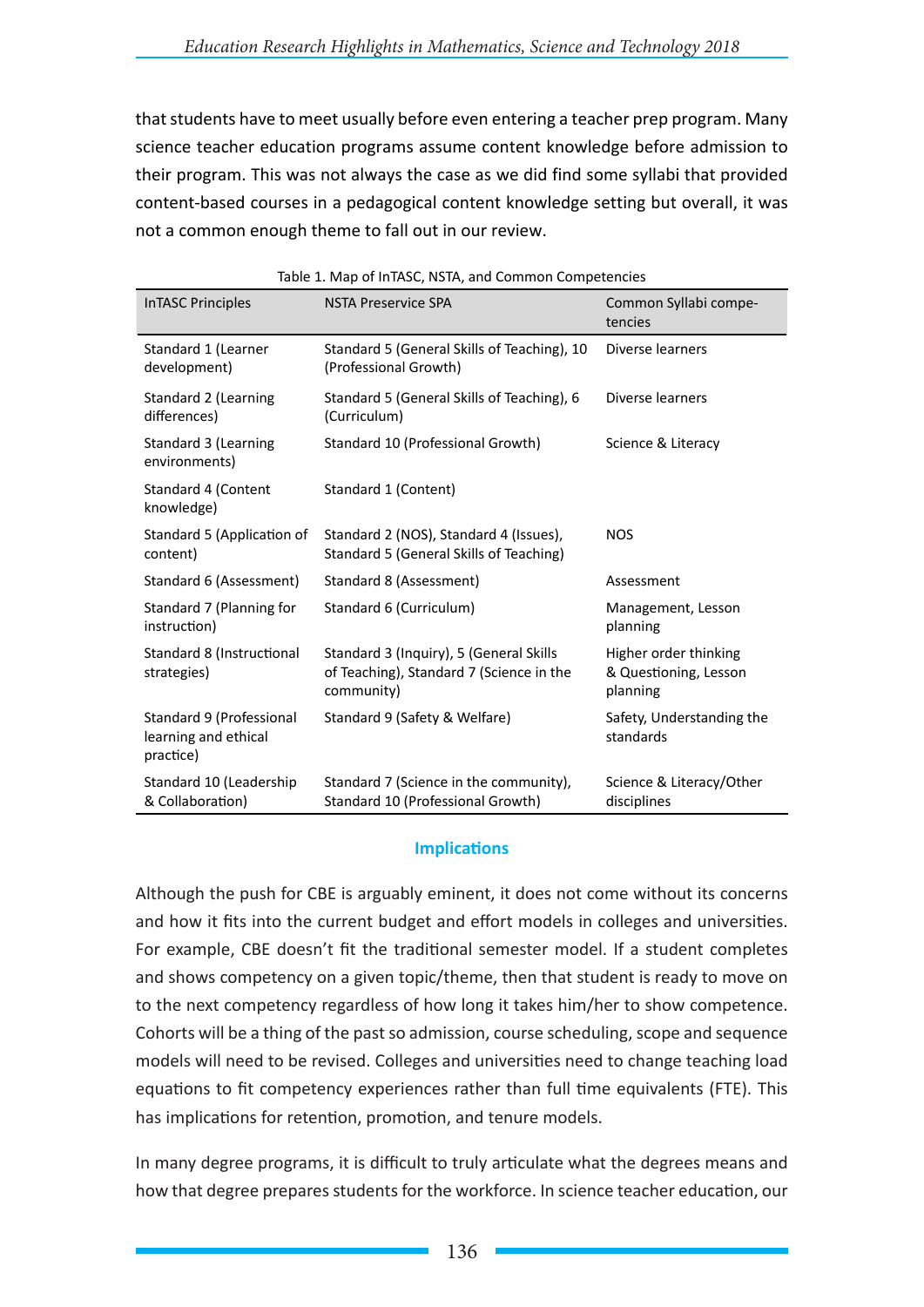research base begins to tell programs what is important but relating that to practice is often the challenge. Along with standards and accrediting agencies, employer input is very important as we design competencies and the subsequent programs. Continual re-evaluation of the competencies and how we teach and assess said competencies is critical. Relationships with school systems is also very important to keep lines of communication open and an advisory panel that continually articulates what their needs might be to colleges and universities what school system needs.

Much of the CBE literature has a strong technology driven component to it. Programs that boast CBE success are technology driven and have a strong online presence. For example, UW Madison's 'flexible option' provides CBE degrees and has an average student age of 37.5. Assessment is crucial and with student working at their own pace, often working full time jobs, creating valid and reliable assessments might be more easily accomplished through technological means. Data management, enrollment, admissions, etc. are logistical concerns in CBE so technological solutions might be the most cost effective way to counter these issues. In the recent past Massive Open Online Courses (MOOCs) were to be the next great disruptive innovation in education. MOOCs promised to be the CBE vehicle of the  $21<sup>st</sup>$  century but most would argue that MOOCS have failed and are clearly not the answer. The business model doesn't support them nor do the faculty or student completion and satisfaction models. The amalgam of workforce education, competency based learning, and online learning might be the secret sauce to reaching the non-consumers of higher education. The interesting, and maybe concerning irony is that technology integration into science teaching is not a competency that was common in the syllabi review. Maybe this is because teacher education programs rely on education technologies classes to cover that competency but it has been argued by many (Author, 2017) that discipline specific technology integration is most powerful.

Where do we go from here? It is our hope that this article begins the conversation in science teacher education that will propel our profession forward as CBE challenges come about. As we being this conversation, we can look to Cator, Schneider and Vander Ark (2014) suggestion on the four pillars of teacher professional development in a CBE environment:

- 1. Some element of teacher control over time, place, path, and/or pace
- 2. Balance between teacher-defined goals, goals as defined by administration through teacher evaluation efforts, and school and district educational goals
- 3. Job-embedded and meaningful integration into the classroom practice
- 4. Competency-based progression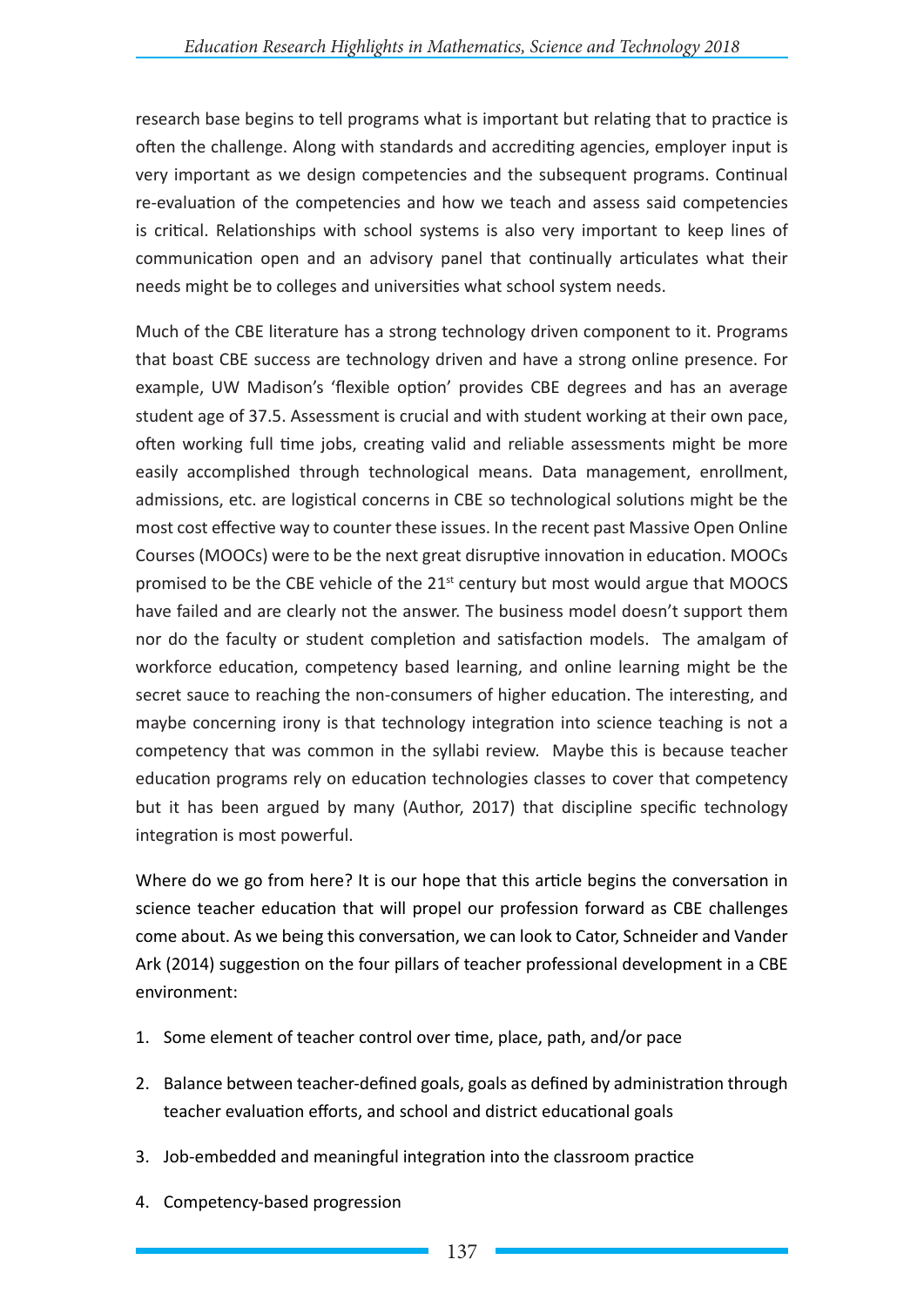Former U.S. Secretary of Education Arne Duncan said, "At a time when college matters more than ever, we have to provide **a flexible, innovative experience** that can meet the needs of every American." The time is now for science teacher education to look at the competencies we are all teaching, align them with the standards and principles of our accrediting agencies, and attract more students to work toward classroom ready skill sets in a time efficient and cost effective manner. Will this process be disruptive? Probably, but if it is a disruptive innovation than we have set up the next generation of science learners with teachers that are highly qualified and not in terrible debt.

### **References**

- Abel, J.R., & Deitz, R. (2013). Do big cities help college graduates find better jobs? http:// libertystreeteconomics.newyorkfed.org/2013/05/do-big-cities-help-collegegraduates-find-better-jobs.html#.V30X25MrJE6. Accessed March 20, 2016
- Allen, M., Coble, C., & Crowe, E. (2014). Building an Evidence-Based System for Teacher Preparation. *Washington, DC: CAEP. Retrieved March*, *2, 2017.*
- Anema, M. G., & McCoy, J. (2010). *Competency-based nursing education: Guide to achieving outstanding learner outcomes*. Springer Publishing Company, NY.
- Calman, L. (2006). Patients' views of nurses' competence. *Nurse Education Today, 26*, 719-725.
- Carnevale, A.P., & Strohl, J. (2013). Separate and Unequal: How Higher Education Reinforces the Intergenerational Reproduction of White Racial Privilege. Georgetown University, Georgetown Public Policy Institute, Center on Education and the Workforce (July), 9, 11, 16.
- Casselman, B. (2013). Number of the Week: 'Non-Traditional' Students Are Majority on College Campuses. *Wall Street Journal*, July 6.
- Cator, K., Schneider, C., & Vanderark, T. (2014). Preparing teachers for deeper learning. http://gettingsmart.com/wp-content/uploads/2014/01/FINAL-Preparing-Teachers-for-Deeper-Learning-Paper.pdf. Accessed August 4, 2016
- Coutinho, S. (2008). Self-efficacy, metacognition, and performance. *North American Journal of Psychology, 10*(1), 165-172.
- Hill, L. H., & Kirkwood, C. (2005). Student and preceptor perception of performance in advanced pharmacy practice experiences. *American Journal of Pharmaceutical Education, 69*(4), 467-474.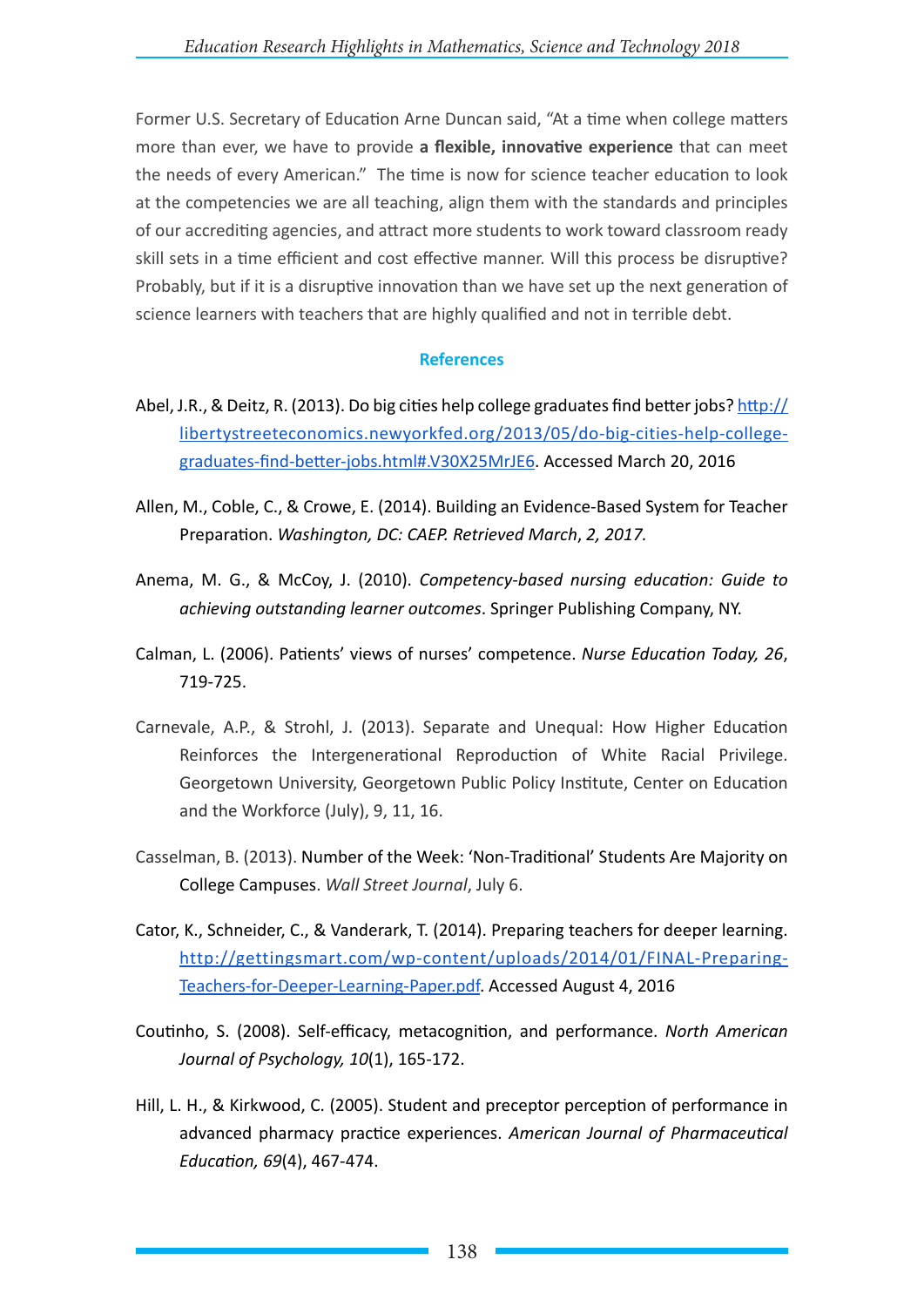- Holmboe, E. S., Ward, D. S., Reznick, R. K., Katsufrakis, P. J., Leslie, K. M., Patel, V. L., Nelson, E. A. (2011). Faculty Development in Assessment: The Missing Link in Competency-Based Medical Education: Academic Medicine, 86(4), 460–467. doi:10.1097/ACM.0b013e31820cb2a7
- Hsu, L. L. (2010). Metacognitive inventory for nursing students in Taiwan: Instrument development and testing. *Journal of Advanced Nursing, 66*(11), 2573-2581.
- Hsu, L.L., & Hsieh, S. I. (2009). Testing of a measurement model for baccalaureate nursing students' self-evaluation of core competencies. *Journal of Advanced Nursing, 65*(11), 2454-2463.
- Hsu, L.L., & Hsieh, S. I. (2013). Development and psychometric evaluation of the competency inventory for nursing students: A learning outcome perspective. *Nurse Education Today, 33*(5), 492-497.
- Hussar, W.J. & Bailey, T.M. (2011). Projections of Education Statistics to 2020 (NCES 2011-026), U.S. Department of Education, National Center for Education Statistics (Washington, DC: U.S. Government Printing Office, 2011), cited in Brian T. Prescott and Peace Bransberger, *Knocking at the College Door: Projections of High School Graduates,* 8th ed. (Boulder, CO: Western Interstate Commission for Higher Education, 2012), 2.
- Iglar, K., Whitehead, C., & Takahashi, S. G. (2013). Competency-based education in family medicine. Medical Teacher, 35(2), 115–119. doi:10.3109/0142159X.2012.733837
- Iobst, W. F., & Caverzagie, K. J. (2013). Milestones and Competency-Based Medical Education. Gastroenterology, 145(5), 921–924. doi:10.1053/j.gastro.2013.09.029
- Jaschik, S. (2014). Pressure on the Provosts: 2014 Survey of Chief Academic Officers. *Inside Higher Ed,* January 23. https://www.insidehighered.com/news/survey/ pressure-provosts-2014-survey-chief-academic-officers
- Klein, C. J., & Fowles, E. R. (2009). An investigation of nursing competence and the competency outcomes performance assessment curricular approach: Senior students' self-reported perceptions. *Journal of Professional Nursing, 25*(2), 109- 121.
- Martinez, M. D. (2006). What is metacognition? *Phi Delta Kappan, 87*(9), 696-699.
- Meretoja, R., Leino-Kilpi, H. (2001). Instruments for evaluating nurse competence. *Journal of Nursing Administration, 31*(7-8), 346-352.